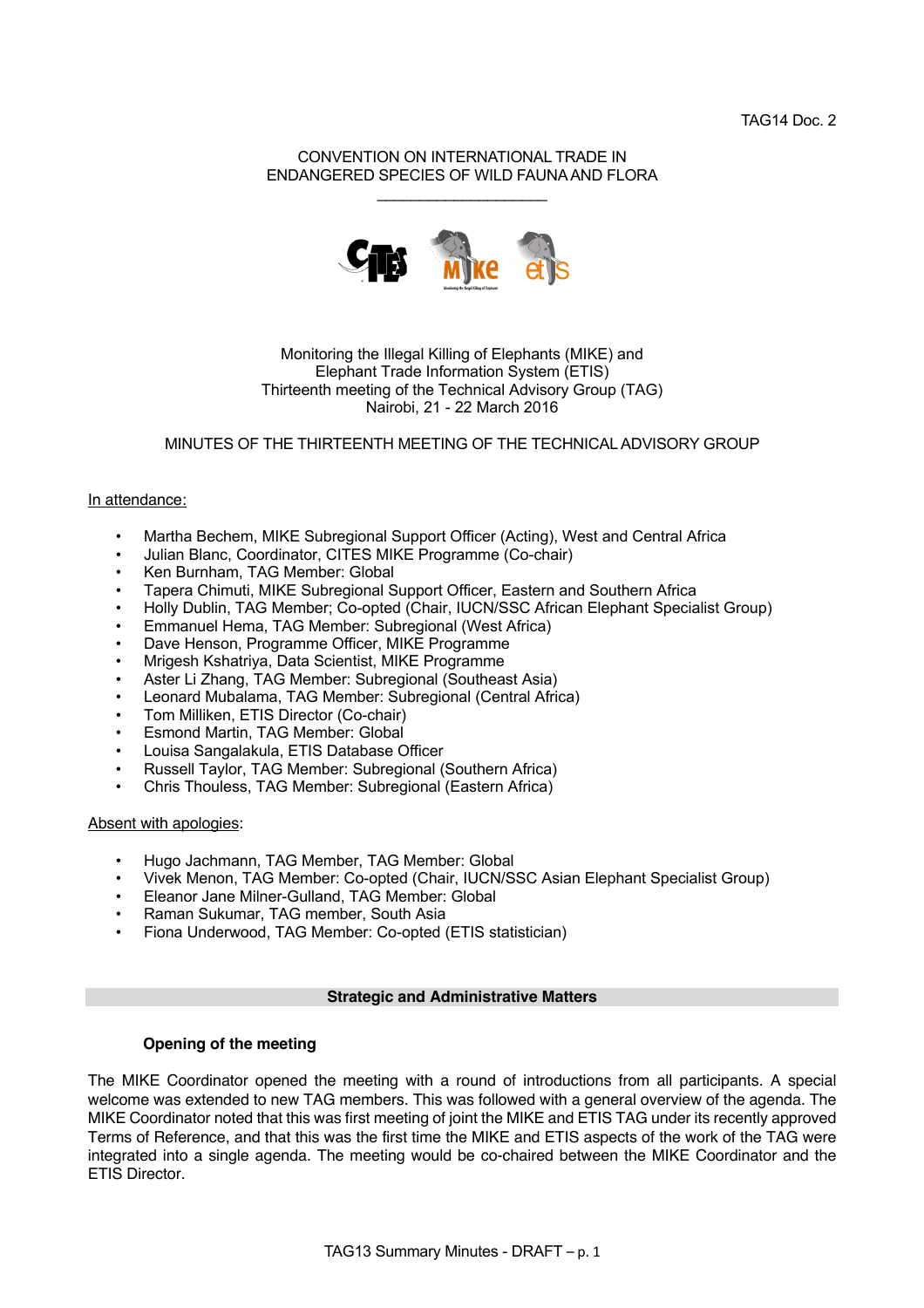# **1 Adoption of the agenda.......................................................................................................TAG13 Doc. 1**

The Coordinator invited the TAG to comment on the agenda. Louisa Sangalakula noted that the reference to the previous ETIS meeting should be ETIS TAG 6 instead of ETIS TAG 5. The agenda was adopted as with that amendment.

### **2 Adoption of the working programme.................................................................................TAG13 Doc. 2**

The Coordinator invited the TAG to comment on the working programme. There were no comments and the working programme was adopted.

# **3 Minutes of the previous meeting**

The MIKE Coordinator noted that, for the present meeting, a single set of minutes would be produced. In the past, separate minutes were prepared for the MIKE and ETIS parts of TAG meetings.

### **3.1 MIKE TAG13 Meeting Minutes...........................................................................TAG13 Doc. 3.1**

The MIKE Coordinator indicated that, as was habitual practice, TAG 12 minutes had been circulated by email for comment and that, as no comments had been received, they were considered approved. Nevertheless, and as was also usual practice, he invited any comments from TAG members present at the meeting. There were none, and the minutes therefore remained approved without amendment.

# **3.2 ETIS TAG6 Meeting Minutes..............................................................................TAG13 Doc. 3.1**

The ETIS Director reviewed the minutes from the sixth meeting of the ETIS TAG. A number of members commented that they had not had a chance to review the minutes. Hard copies were distributed and it was agreed that the minutes would be reviewed at the end of the meeting under any other business (AOB).

A general discussion followed relating to the following points:

- Holly Dublin requested clarification for which documents would be made public on the CITES website. The MIKE Coordinator clarified that all TAG meeting minutes are made public on the CITES website, but not the working documents.
- Holly Dublin also suggested that a concise summary of key outcomes from last meeting would provide a framework to guide decision making moving forwards, and help engage TAG members.
- The MIKE Coordinator highlighted that document TAG13 Doc. 4 relating to the action points from the last meeting would meet this need to some degree by providing an overview of the key decisions and the agreed follow up items.
- Holly Dublin also suggested that more regular updates and engagement between MIKE and ETIS and the TAG would help keep members engaged. The Coordinator responded that intersessional communication in the TAG did take place, and that different methods for keeping track of action items in between meetings had been tried but with limited success.

### **4 Progress on the action points agreed to at the previous meeting**

### **4.1 Progress on MIKE TAG12 action points ...........................................................TAG13 Doc. 4.1**

The MIKE Coordinator provided an overview of the status of action points arising from the MIKE TAG12 meeting. These are summarised below:

### **TAG12 Doc. 4: Revision of MIKE Programme survey standards**

• Russell Taylor commented that the MIKE aerial standards are vitally important, and remain very relevant to get buy-in from governments. Some stakeholders lacked awareness of the MIKE survey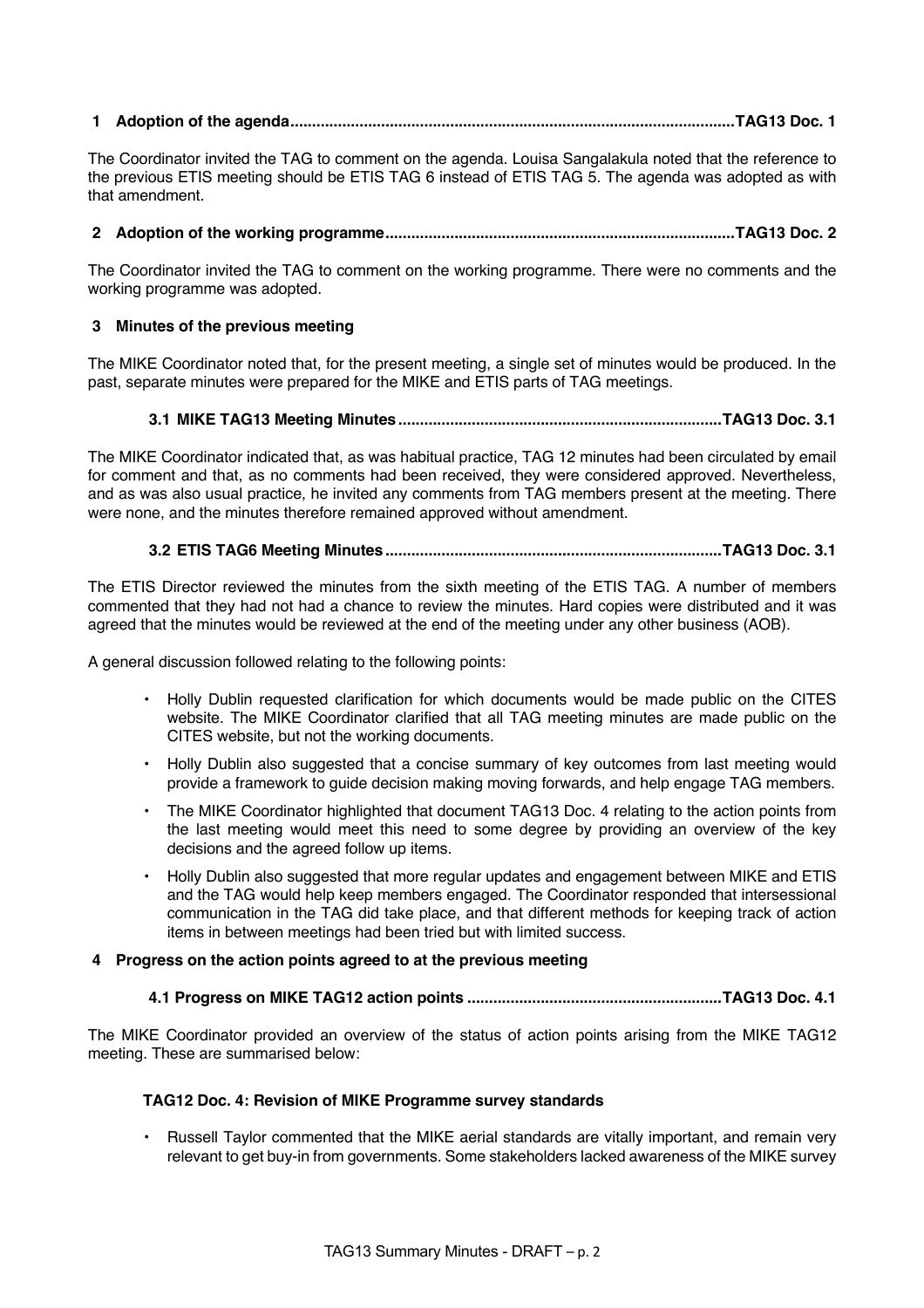standards. There was a general consensus that the MIKE Programme aerial survey standards were appropriate and it could be helpful if all relevant organisations were aware of them.

- Holly Dublin commented that while people seem comfortable with MIKE aerial standards, they are less so with MIKE dung count standards. This now long-standing issue remained and needed attention.
- The MIKE Coordinator explained that the MIKE dung survey standards presented substantial methodological challenges, especially in large forested sites, where it is not practical to conduct decay studies at the time of each survey. While estimates of decay rates were critical to obtaining reliable elephant population estimates, a more practical method was needed. He reminded members of previous TAG discussions about using rainfall-based estimates of dung decay. While that could be a way forward which could result in a reduction of field costs for dung surveys, it would require a significant research effort, but it was not easy to attract the attention of scientists to the problem.
- Chris Thouless pointed out that there appeared to be a degree of confusion over the categories of dung that should be included in the surveys, with different organisations using different approaches in different sites.
- Martha Bechem responded that WCS takes out the final stage of decay as it can remain in place for extremely long periods, and that this is allowed for in the MIKE standards. She further clarified that a common approach is to collect all data and then remove final stage.
- Chris Thouless added that as more studies have been done in recent years, this should give a broader basis for discussion on methods, and that one aspect of this has involved the use of site specific decay rates.
- Holly Dublin raised the concern that the use of subjectively selected decay rate could provide opportunities for researchers to '*tailor*' results to meet the individual objectives of the researcher.
- The MIKE Coordinator suggested that MIKE Programme help could assist in the development of a predictive rainfall-based model as basis for informing decay rates, depending on the available time of the data scientist, but that ideally this would be taken up by a research institution or a major donor involved in forest elephant survey work.

### *ACTION ITEM: Relevant TAG members and the MIKE programme to raise awareness of the MIKE aerial survey standards.*

*ACTION ITEM: Chris Thouless, Holly Dublin and MIKE CCU to alert organizations funding forest elephant surveys as to the importance of using appropriate estimates of dung decay rates, while highlighting the challenges associated with the current MIKE dung survey standards, as well as to encourage such organizations to develop and test alternative means of estimating dung decay rates in collaboration with the MIKE programme.*

### **TAG12 Doc. 4: Forensic testing of ivory seizures**

- There was a general consensus that some form of accreditation was needed for laboratories that undertake forensic ivory testing, according to defined standards. The MIKE Coordinator informed the TAG that the United Nations Office on Drugs and Crime (UNODC) was currently compiling a list of appropriate facilities able to conduct such work.
- The ETIS Director pointed out that the replication and testing of results from labs conducting DNA and isotope analyses of ivory is still an issue that needs to be kept on the agenda. Some verification of the results was needed from laboratories, e.g. through blind testing. This was taken up under agenda item 11 (TAG 13 Doc. 11).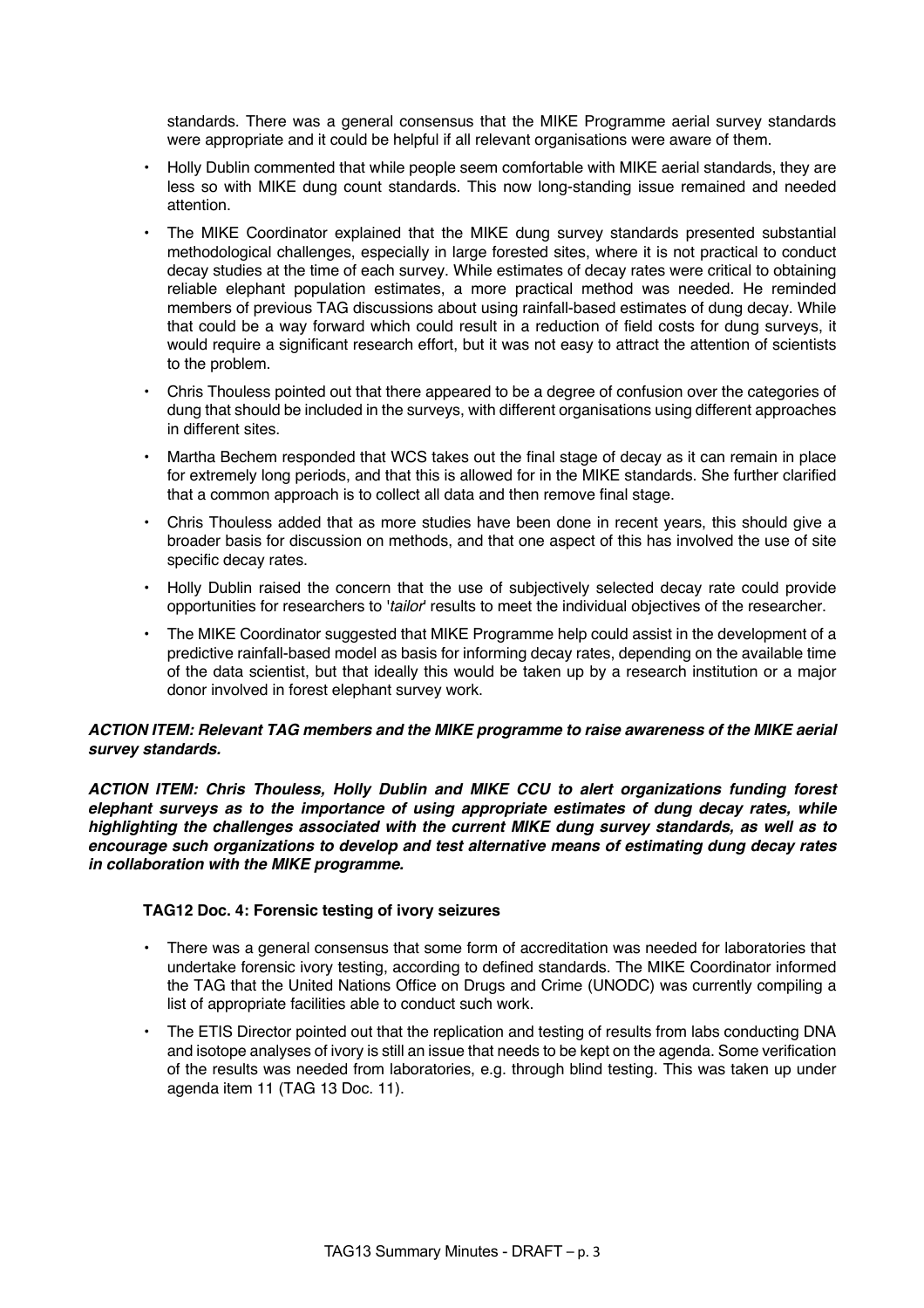### **TAG12 Doc. 8: Odds ratios for PIKE**

• Ken Burnham explained the gist of the method of calculating the odds of a real change in PIKE between years. The TAG agreed that the odds calculation should again be included in the MIKE report to COP17.

### **TAG12 Doc. 8: Veblen effect on demand for ivory**

• The MIKE Coordinator explained that economists had clarified that what appeared to be a Veblen demand curve for mammoth ivory in China and Hong Kong likely reflected a demand shift instead. Holly Dublin pointed out that public discussion of Veblen effect continues despite the lack of evidence for the case of elephant ivory.

### *ACTION ITEM: A statement clarifying that there is currently no evidence for a Veblen effect with to regard to demand for elephant ivory to be included in the MIKE and ETIS reports to CoP17.*

### **TAG 12 Doc. 13: Sharing of PIKE data**

- The MIKE Coordinator highlighted that MIKE Programme monitoring results are now published on 3 March every year to coincide with World Wildlife Day in order to provide regular updates, rather than be tied to the meetings of the Conference of the Parties or the Standing Committee. Summary carcass data were being shared at the same time through a Google Fusion Table, which is accessible from the MIKE Data and Reports page on the CITES website.
- The ETIS Director highlighted that ETIS has come under pressure to release their analyses at the same time but this is problematic as data comes in a variety of formats, and as such this is unlikely to be achieved in the near future.

#### **4.2 Progress on ETIS TAG6 action points ............................................................................TAG13 Doc. 4.2**

The ETIS Director provided an overview of action points coming out of previous meeting

#### **ETAG 6 Doc. 7: Data access policy**

- The ETIS Director described the new ETIS Data Access and Release Policy as approved by the Standing Committee at its 66th meeting (Geneva, January 2016), and indicated that the policy would be incorporated into Resolution Conf. 10.10.
- The MIKE Coordinator noted that MIKE policy makes no specific provisions for data access by research collaborators, and it would be desirable to align both MIKE and ETIS policies. He suggested that the MIKE should be changed to match ETIS i.e. by allowing collaborators, as this is more appropriate

*Decision: There was a general agreement with the ETIS data policy is more appropriate, and that a single data policy for both MIKE and ETIS would be optimal*.

### *ACTION ITEM: ETIS to outline data policy on website. Potentially using the AED data access form as a template. TAG can play a role in reviewing applications electronically.*

### *ACTION ITEM: A joint MIKE and ETIS data policy to be refined and proposed at the COP as resolution is under review.*

• The MIKE Coordinator also suggested that ETIS produce and make available a number standard basic data summaries, which could go a long way towards meeting demand for ETIS data products.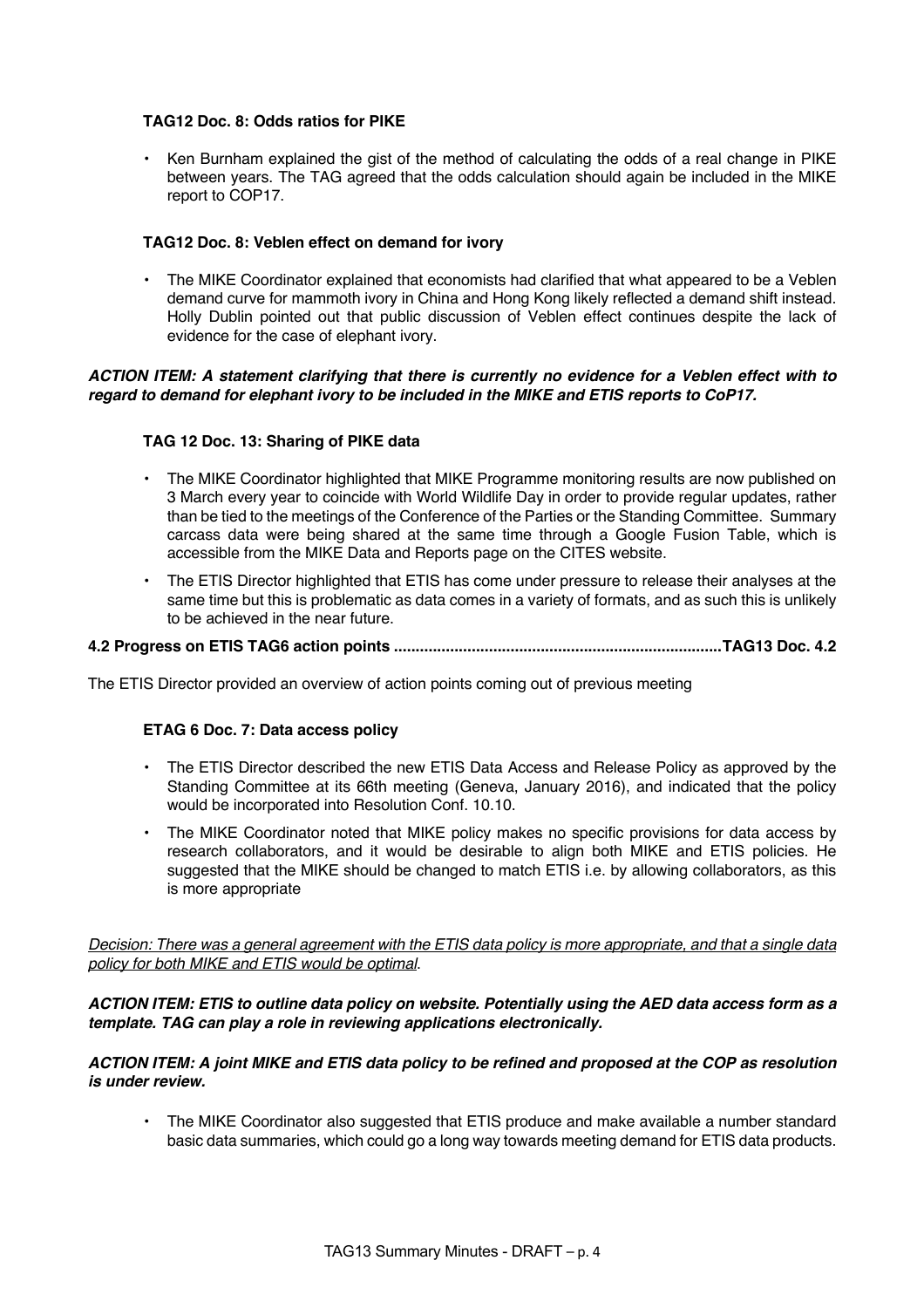- The ETIS Director agreed with this idea, and suggested for example, number of seizure cases by country by year could be made available, as this avoids the issues of missing data on weight and sensitivity of amount seized per country.
- The MIKE Coordinator suggested that a certain level of processed data could also be made available that would allow a degree of data manipulation without allowing data to be misrepresented.

# *ACTION ITEM: ETIS Director to make summaries of ETIS data available on the ETIS website.*

### *Doc 12; Bullet 13: Subsidiary databases*

• Holly Dublin suggested bringing forward elements of the guidelines from the TRAFFIC workshop to the development of an ETIS market monitoring standard that could help inform the related subsidiary database.

### *Decision: There was agreement that this is a good way forwards to help standardize collection and monitoring of such information.*

# *ACTION ITEM: ETIS to work towards developing market monitoring standards (as time and funding permits)*

# *Doc 15; Bullet 17: Ivory stockpiles declarations and destructions*

- The ETIS Director highlighted the incomplete nature of the stockpile declarations received to date, and the lack of clarity about what stocks have been destroyed and what remained after many destruction events.
- Russell Taylor questioned how complete is the information available. Tom highlighted that there is a major compliance issue but that ETIS is currently maintaining information in rudimentary database.
- The ETIS Director further clarified that it is currently hard to assess what percentage of stock piles are destroyed. He stated that Stop Ivory does have more complete information of what is destroyed, and has agreed to provide this information to ETIS.
- The ETIS Director also pointed out that more data is needed on impacts of destructions of ivory on worked ivory prices, as early evidence suggests destructions can potentially increase the price and possibly unduly influence illegal trade.

# **5 Funding Arrangements**

### **5.1 Funding for the MIKE Programme**

- The MIKE Coordinator provided an overview of MIKES project funding up to the end 2018. He pointed out that the project is expanding beyond monitoring trends in elephant poaching and building capacity for law enforcement monitoring to support law enforcement for elephants and other species at eight focal sites and to support law enforcement at the national level in four countries.
- He also highlighted that future funding possibilities including the EU Regional Indicative Programme (RIP) project in Eastern and Southern Africa, and that funding from the EU had also been secured for MIKE in Asia, where UNODC would be the signatory and MIKE will receive funds via a UN-UN agreement.
- Chris Thouless, noted with concern that population surveying is missing from MIKES and future proposals, and that this is a critical piece of the puzzle. Holly Dublin strongly agreed with this point.
- The MIKE Coordinator agreed population surveys are important, but pointed out they require more resources and capacity than the MIKE programme is able to provide. Despite their importance is not something that MIKE was able to provide.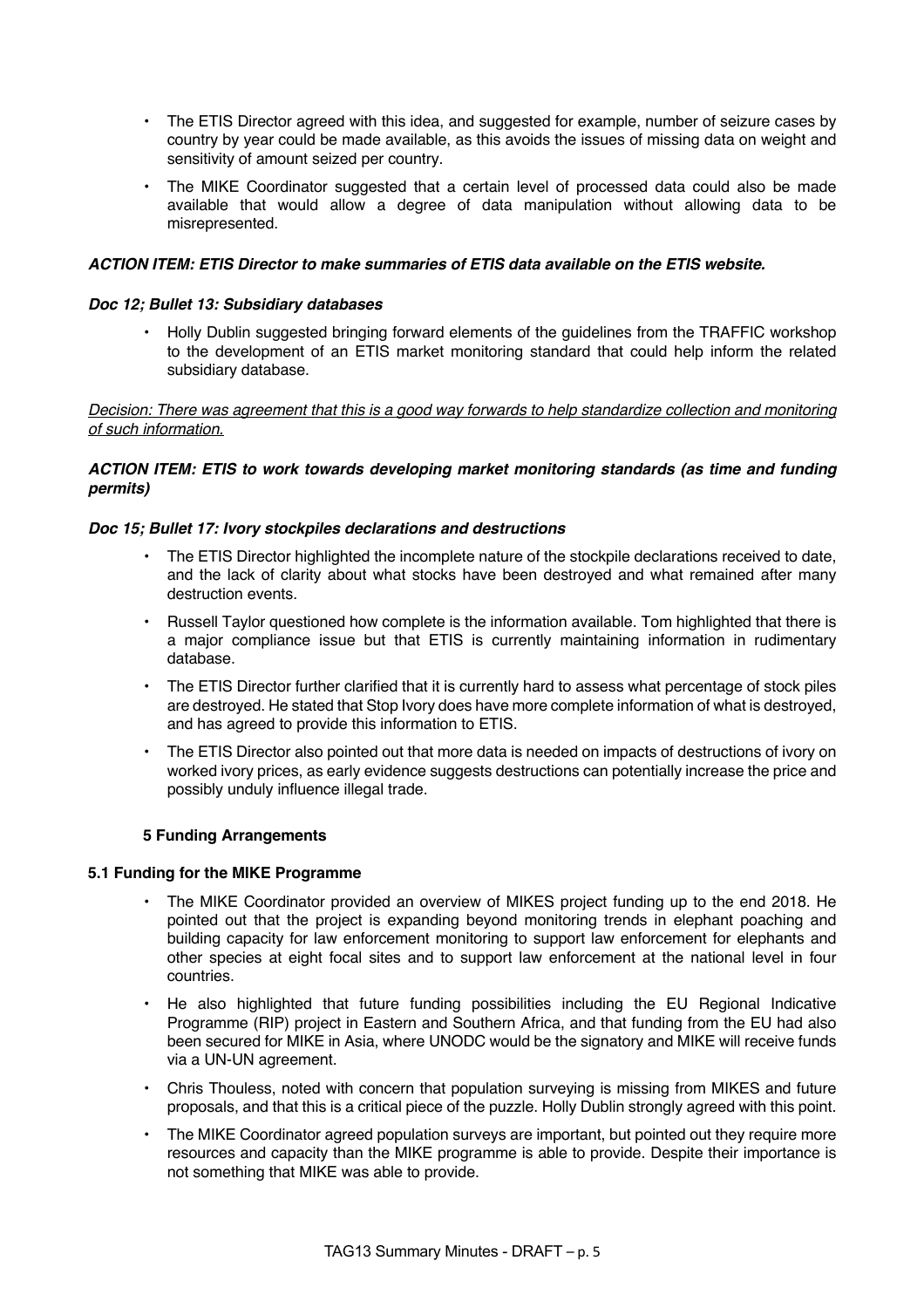• Holly Dublin, felt that many people using MIKE/ETIS data are not aware of lack of population surveys are important, and that MIKE needs to continue to raise this point, and point out that MIKE analyses depend on this information.

### *ACTION ITEM: MIKE to highlight importance of population surveys in in the report to the COP including where clear population data is included and where it is based on estimates.*

### *ACTION ITEM: SSO's to encourage range States to apply to AEF to secure funding to support population surveys in key countries and areas.*

### **5.1 Funding for ETIS**

- The ETIS Director introduced the funding situation for ETIS, which currently is practically entirely funded through the MIKES project. The funds available amount to around \$600,000 until 2018, and that ideally budget for full operation of ETIS is around \$300,000 per year.
- The ETIS Director further clarified that the alliance with CITES has greatly strengthened ETIS's funding position, as it has opened doors that would otherwise be closed to TRAFFIC.
- He concluded by pointing our that a web application for use by Parties had been developed, but that the French version was not yet ready and that additional resources were required to complete it. He hoped that MIKE Asia project would enable the work on the web application to continue.

### **6 Membership and ToR of TAG**

• The MIKE Coordinator described the process of approval for new members and new TOR, and encouraged all members to familiarise themselves with the new TOR. He followed this with a brief overview of TAG membership changes.

### **7 Nomination of new MIKE sites**

- The MIKE Coordinator provided an overview of the historic process of the selection of MIKE sites, and highlighted that, despite sub-optimal selection from a purely scientific perspective, around 30- 40% of elephant populations covered.
- The MIKE Coordinator pointed out that, following a recommendation from the TAG, new sites could now be added to the MIKE Programme, without expectations of additional support from the MIKE Programme, and that a form has been developed and application process outlined.
- He described applications for new sites in the final stages from Cameroon and Mozambique. South Sudan and Angola have also expressed interest in joining the MIKE Programme. All new proposals would need to be carefully vetted by the TAG.
- Esmond Martin questioned why sites with no elephants are still part of the MIKE Programme. Such sites exist in Nigeria, Togo, CAR, Cote d'Ivoire, and Senegal. The MIKE Coordinator clarified that in a number of such sites there was uncertainty as to the continued presence of elephants, and that in general range States were reluctant to have such sites removed from the list.
- Russell Taylor mentioned that there are risks of confusion between MIKE sites and the MIKES focal sites. The MIKE Coordinator clarified that this distinction has been made clear to the range States, and that the site nomination form also made this clear.
- Holly Dublin asked how data verification will be carried out at the new sites. The MIKE Coordinator responded that that the SSOs will continue to do this, with additional support staff, and STAs will also be able to help with reduce current burden.
- Li Zhang highlighted the need to include elephants that are killed beyond the boundary of the MIKE sites. JB clarified that this issue is addressed in the new MIKE Programme Monitoring Protocols, which will be discussed under document 13.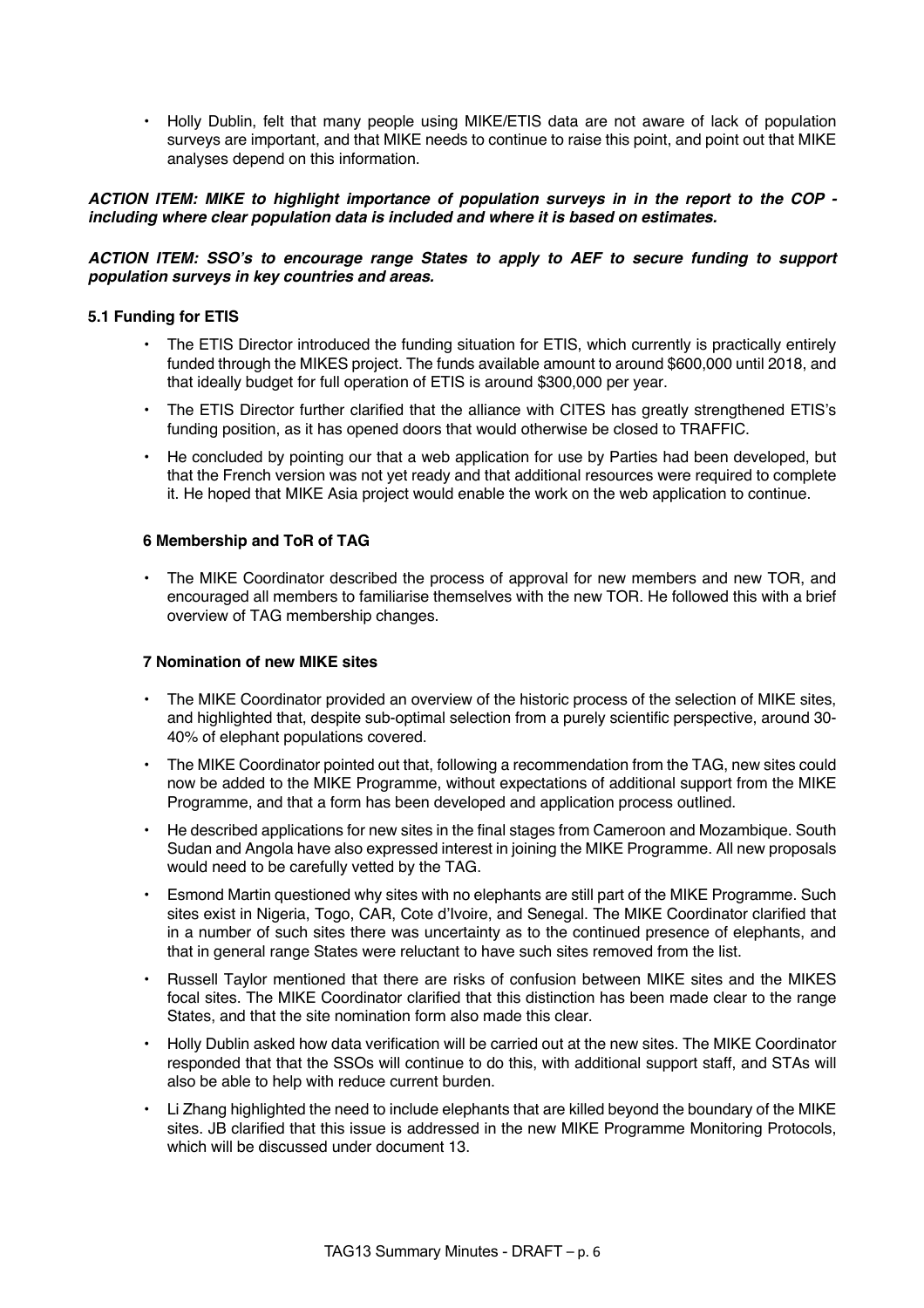*Decision: Additional MIKE sites will be of a benefit to the analysis. MIKE sites where there is uncertainty as to the continued presence of elephants will remain in the list unless agreed otherwise by the range States concerned.*

### *ACTION ITEM: In order to build on recent positive steps from Angola the MIKE Programme will follow up and encourage them to join the MIKE network and to nominate a supported site.*

#### **Technical Matters**

# **3.3 Analytical Issues**

### **8 MIKE Report to COP17**

- The MIKE Coordinator outlined proposed COP analysis to match the four components of the MIKE Programme mandate i.e. PIKE trends and estimates of poaching rates and numbers of elephants killed; results of modelling work on factors associated with poaching levels; and capacity building activities.
- Chris Thouless highlighted that PIKE is likely to overestimate of rate of illegal killing and suggested that this should be made clear in reports. The MIKE Coordinator responded that this would be explained in the report, and highlighted that fundamentally the problem is not a statistical one but one of detection probability bias, which is likely to affect the reliability of PIKE especially in forested areas and sites with very small populations.
- Some concerns were expressed that a low PIKE level or a decline in PIKE could be interpreted as an improvement in the general situation, whereas it could simply be a result of a significant decline in the overall population. The Coordinator emphasized that small populations where there is poaching tend to have higher PIKE values, as fewer elephants die naturally. Hence a decline in the population would not necessarily translate into a decline in PIKE.
- The MIKE Data Scientist provided an overview of the data and parameters that had been incorporated into the preliminary analyses presented in the outline MIKE Programme CoP17 report, and methods used to deal with uncertainty.
- Ken Burnham recommended that some extrapolation should be possible to all sites, but with caveats clearly stated (i.e. if the same conditions held this is the kind of conditions that we would be dealing with).
- Ken Burnham also recommended that text be included to reflect the fact that in future the figures may change as better data and analyses become available and applied, and new population estimates come online. There was broad agreement with this suggestion.

### *ACTION ITEM: MIKE Programme to include specific reference to issues surrounded detection rate of forest elephants in report for CoP.*

### **9 ETIS Report to COP17**

- A presentation of ETIS data management and analytical framework was made via PowerPoint, with commentary by Fiona Underwood. Key variables and issues to consider were highlighted.
- The ETIS Director highlighted some additional issues regarding the truncation of time data to match MIKE reporting period - especially with estimates at the beginning of the time period. Ken Burnham added this is a common issue and to be expected.
- The ETIS Director also highlighted the lack time between the results shown and the more recent activities of some countries to help reduce the trade in ivory. As such, he emphasized that ensuring understanding of this will be key to acceptance at COP.
- In addition, The ETIS Director also highlighted that there are some serious inconsistencies in the data reported to ETIS, and raised concerns that some countries are only reporting data from customs seizures and not ivory seized by other agencies.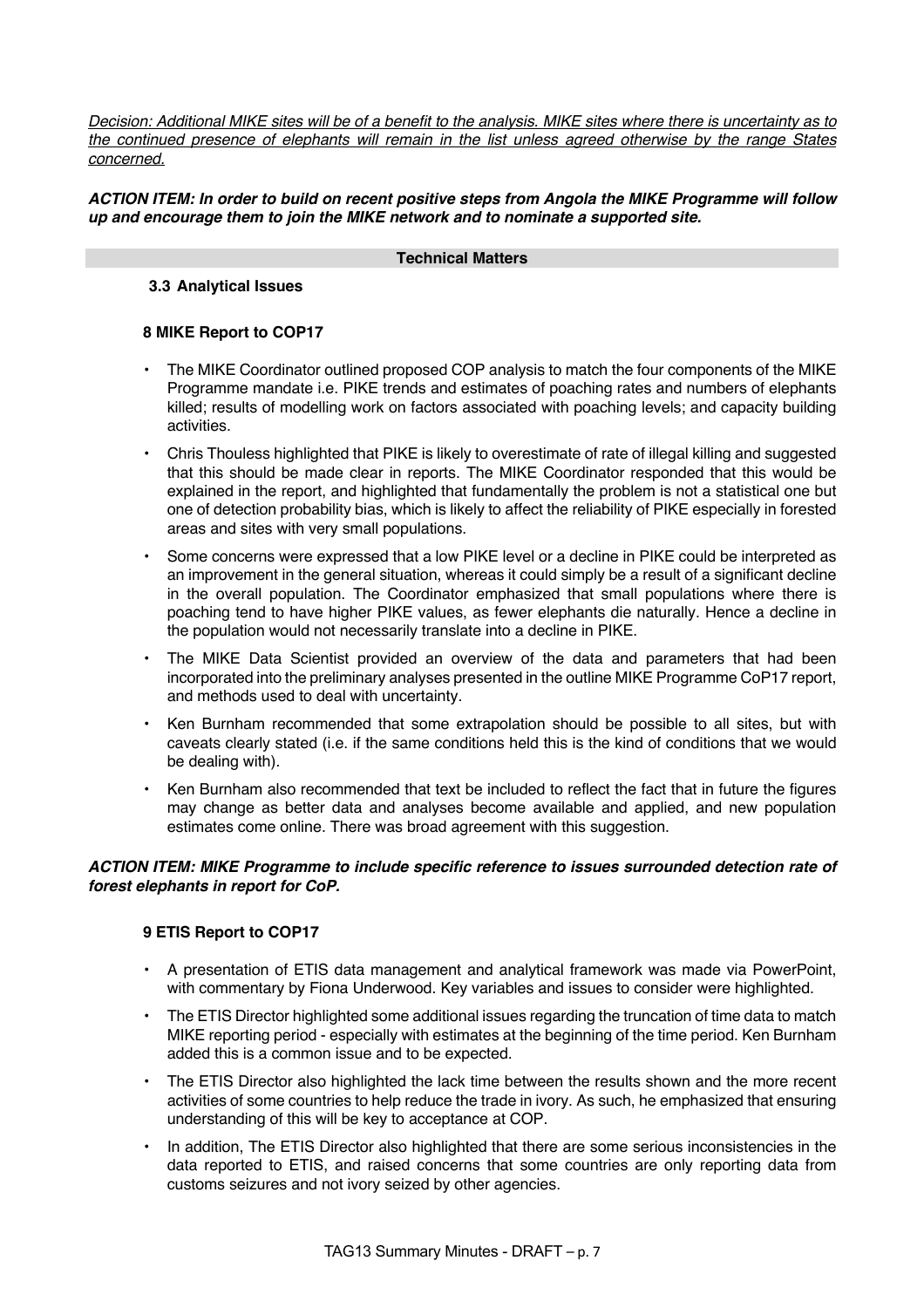- With regard the '*countries of concern*', The ETIS Director pointed out that progress has been made in some areas, but there is no clear pattern as some other nations have not made much progress.
- In addition, he also noted that '*counties to watch*', have been monitored, and that some of these such as Cambodia and Angola appear to show encouraging signs of increased seizures.
- The ETIS Director showed that ETIS data appear to show significant declines from 2013 to 2014. This appears to hold true across the majority of countries and categories of countries. However, serious data gaps remain.
- Esmond Martin commented that the data does not show weight. The ETIS Director referred to earlier comments that this is problematic as often seizures reported without weight, and the data is sensitive in many countries.
- The ETIS Director highlighted that the real challenge for ETIS is to manage exceptions, keep countries focused on the NIAP process and positive aspects of the analysis, and aware that recent improvements may not be refeclted in the ETIS results.
- In this regard, he noted that ETIS analysis will only show trends up to the year 2014, and therefore the use of the data to assess the implementation of NIAPs for COP17 is extremely limited.
- Finally, Tom stated that ETIS will present a summary of information in large scale ivory seizures as gives a window into the organization crime element of the trade. This data should be up to date and relatively complete.
- Russell Taylor highlighted that traffickers may adapt tactics away from large scale shipments towards smaller multiple shipments to reduce risk and avoid publicity associated with large scale seizures.
- Emmanuel Hema requested clarification on any relationship between MIKE and ETIS trends. The ETIS Director responded that there appears to be a one or two-year time lag between MIKE data and ETIS secure records.
- Emmanuel Hema also noted the low level of seizures in West African countries in particular. The ETIS Director highlighted that this is due to a combination of capacity, reporting bias, poor systems etc.
- Leonard Mubalama highlighted that it is problematic for a CITES legislation score to be included in analysis, as one country cannot have legislation against trade, and that implementation of legislation is more important.
- Esmond Martin highlighted concerns about the term '*weak governance'* and a clear distinction is needed between weak and corrupt governance, e.g. Nepal has weak governance, but a low level of corruption.
- The ETIS Director added that he would like to build in compliance mechanism or highlighting countries that are not meeting requirements; possibly through the identification of specific countries, and maybe even auditing of stockpiles.

### *ACTION ITEM: TAG members to review COP17 documents that will be ready around early April. NB There will only be around 10 days allowed for review (e.g. between 10-20 April).*

### **3.4 Research Issues**

### **10 Validation of PIKE-based inference**

• The MIKE Coordinator highlighted that two major issues regarding PIKE are 1) detection rates of illegally killed elephants leading to biases in detection probability and 2) the level of natural mortality.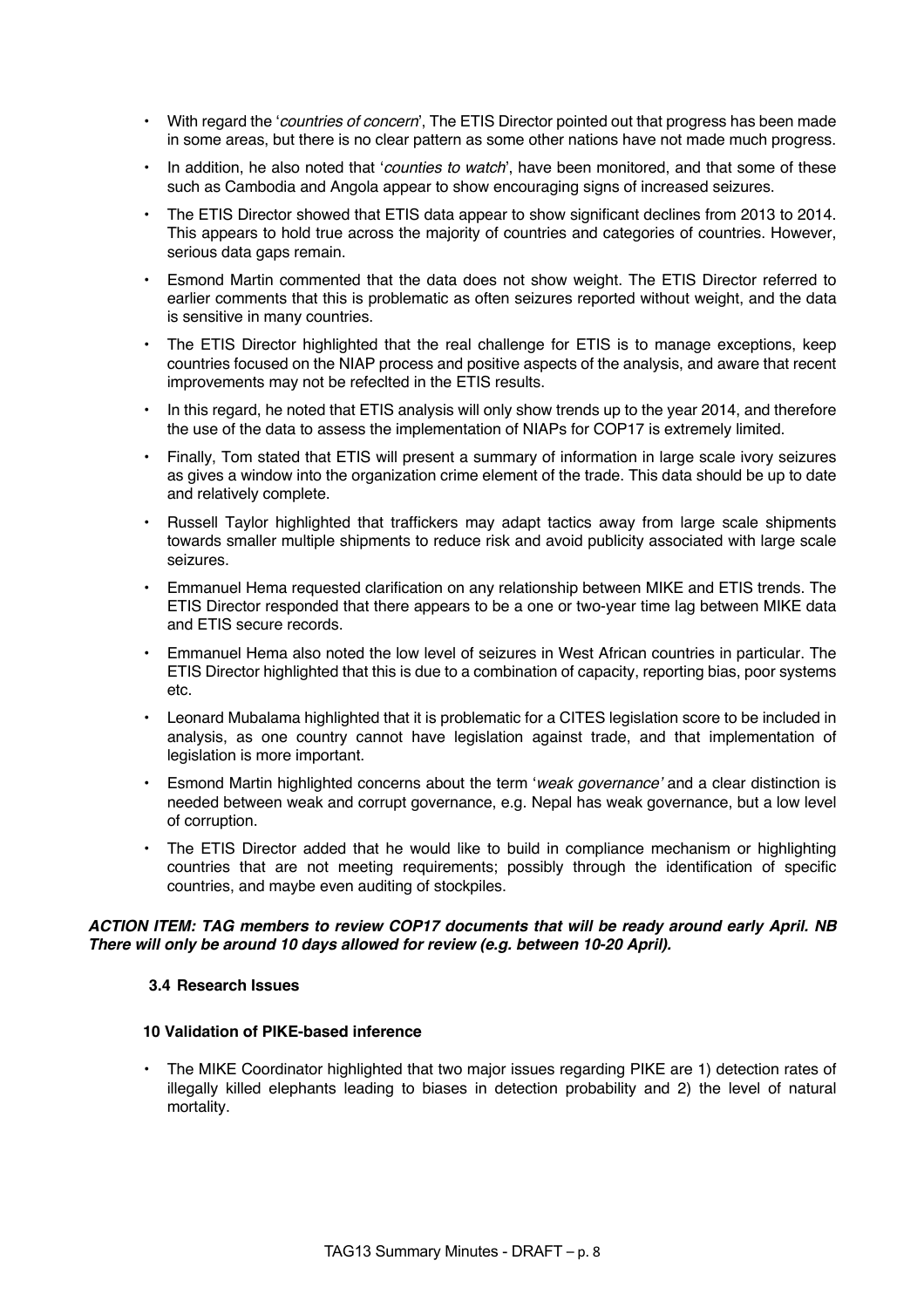#### **Natural Mortality**

- A PowerPoint presentation was given with audio commentary from Fiona explaining the importance, implications and a possible approach to identifying natural mortality levels based on formal elicitation.
- Comments from TAG members were requested on Document 10, Annex 2 in response to to expert elicited estimates of natural mortality rates of elephant populations, and specifically member views on the appropriateness of this approach.
- As an alternative Ken Burnham outlined had estimated natural mortality rates based on age structure of population (calculated on the assumption that there is zero poaching of individuals).
- He went on to suggest that expert opinions are likely to be different based on question that is asked, e.g. life span, survival rates, or mortality rates. As a general approach Ken Burnham clarified did not like the method of sampling opinions.
- Chris Thouless raised the question of at what age individuals are included in the PIKE calculation, with a particular regard to possible problems of including a level of juvenile mortality.
- Both The MIKE Coordinator and Ken Burnham highlighted the concern that an estimate is needed only for the population that is being poached i.e. only sub-adults and older. As such, estimates based on complete population studies are inappropriate.
- Chris Thouless also highlighted that there is the additional further potential complication of potential complicity of field staff, for example under reporting or misreporting carcasses found.
- However, The MIKE Coordinator pointed out that for purposes of COP a level is needed, and a level needed to be chosen. 3% is known to be too high as it incorporates juvenile deaths, however for the purposes of the current analysis suggested it may be appropriate.
- Holly Dublin suggested working with a range of values, and specifying the assumptions that are being assumed to hold true in the analysis and making this explicit in the report to COP17.
- The MIKE Coordinator also highlighted that George Wittemyer is currently looking at Samburu elephant population, which may give an insight into approaches that can be used to cut out juvenile mortality in the future.
- Holly Dublin highlighted that the well studied Amboslei and Dzanga Sangha populations may also have some data that can contribute to this aspect, and maybe complement the outcomes of George's work.
- Chris Thouless questioned whether additional consultations are needed, and suggested that it is better to focus on most complete data available from Samburu, Amboseli, and Dzanga Sangha (possibly other data sets too) as a basis for estimating mortality in the future.
- Ken Burnham suggested that a stage structure model could be an approach that is used to analyse the population data available. However, members noted that critical data may not be available from the limited number of studies that have examined the issue.
- The MIKE Coordinator added that careful consideration of the data from these studies is needed as they may not differentiate between natural and illegal elephant death, which may undermine the usefulness of these datasets.

*Decision: Further consideration will be given to the literature, initially focusing on using the same figure for forest and savannah elephant populations, and consider the issue at further TAG meetings.*

*Decision: Research based estimates is the most appropriate way to proceed with estimating natural mortality. This will be made clear to WCS to avoid multiple approaches being developed.*

*Decision: Pending further investigation of available data, the same natural mortality rate will be used for forest and savannah elephants in the analysis that will be used for submissions to COP17.*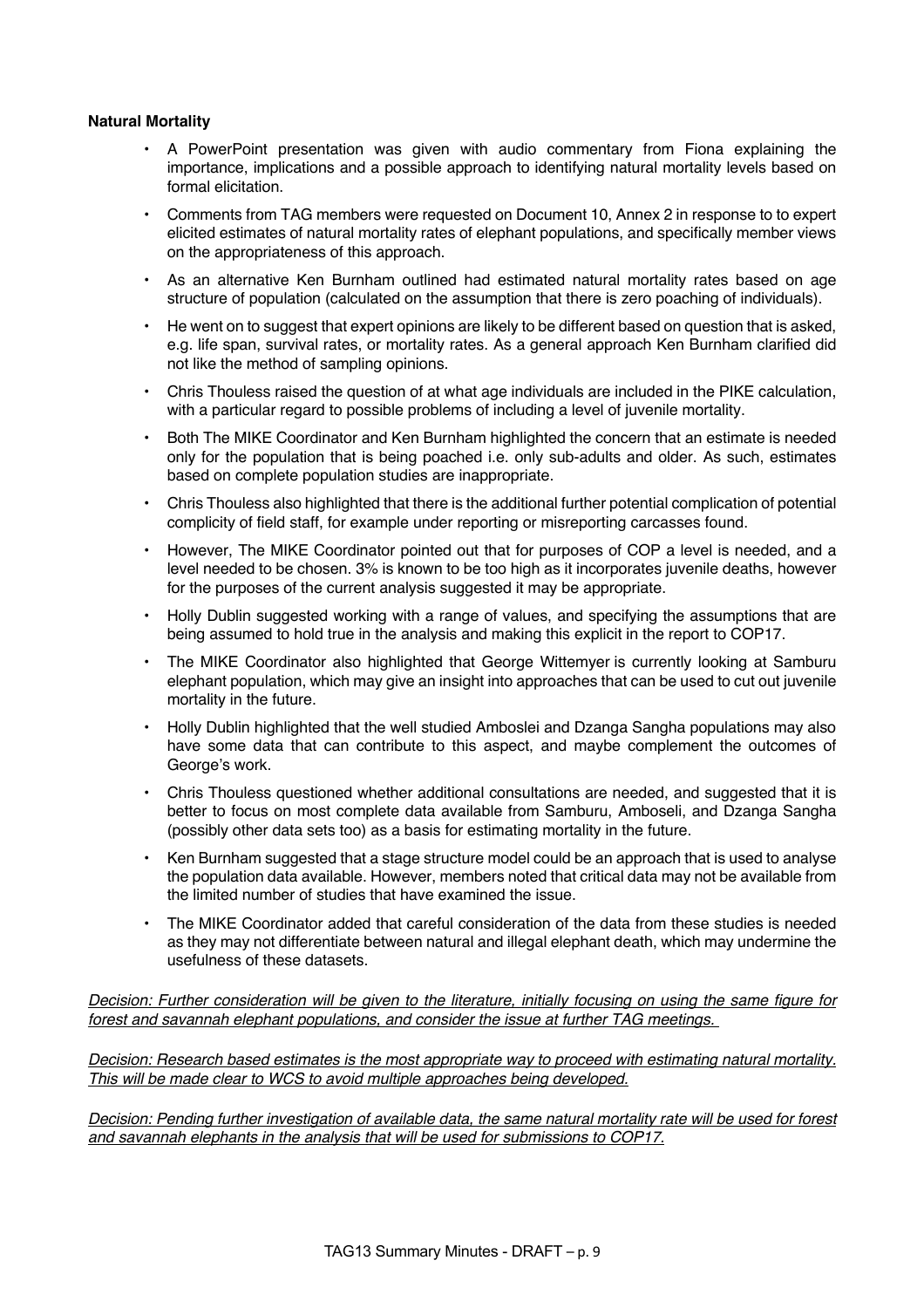*ACTION ITEM: MIKE CCU to respond to WCS regarding the decision to focus on research based estimates of natural mortality decision to help avoid multiple approaches.*

*ACTION ITEM: MIKE CCU to draft terms of reference for a consultancy to incorporate a more in-depth investigation of literature available on natural mortality.*

#### **Detection bias**

- The MIKE Coordinator highlighted that the key issue with the bias in detection probability is the '*strip width*' and how to calibrate results to take this into account, with a particular reference to forest environments.
- Three approaches outlined in the document prepared by Hugo Jachmann were considered by the TAG:
	- Covariate analysis
	- Artificial simulation
	- Total carcass counts
- In response, Chris Thouless suggested that most practical aspect is, as this stage, to focus on the method of detection, as if, as suspected, the majority of carcasses found in forest environments come from intelligence then the issues of strip width may not be relevant.

*Decision: Collection of information on carcass detection methods should be promoted in MIKE Focal sites and ideally in sites being supported by Save the (e.g. Odzala and Ndoki).*

*ACTION ITEM: MIKE CCU to engage with Save the Elephants/Vulcan with a view to collecting information on the method of carcass detection.*

### *ACTION ITEM: MIKE CCU to build the collection of this data into the activity plans for the three forest sites supported under the MIKES project (i.e. Dzanga Sangha, Boumba Bek and Okapi).*

#### **11 Analysis of the Illegal Ivory Trade**

• The MIKE Coordinator provided an overview of the issues to be discussed in this section.

#### **Linking the four elephant monitoring systems**

- The MIKE Coordinator provided an overview of the four monitoring systems that are involved in monitoring the various parts of the chain in the ivory supply chain, MIKE, ETIS, WCMC and AED.
- He continued to highlight that there is a strong and long-standing desire to link these monitoring systems and carry out an integrated analysis from some members of the CITES secretariat and other areas.
- He added that some work has been undertaken in this area under the previous funding tranches that the MIKE Programme has been awarded, but major progress has not been made in this area to date.
- A PowerPoint presentation was made to the TAG, with commentary from Fiona Underwood, on possible linkages between the four monitoring systems that could be established with additional work.
- Ken Burnham commented that he liked the approach and would like to see this type of integrated approach pursued, however, he highlighted that he has the luxury to ignore the cost aspects.
- Russell Taylor complemented this comment by highlighting that the cost could be quite considerable, and this would need to be considered with regard the potential benefits, and the additional work required to obtain the data required.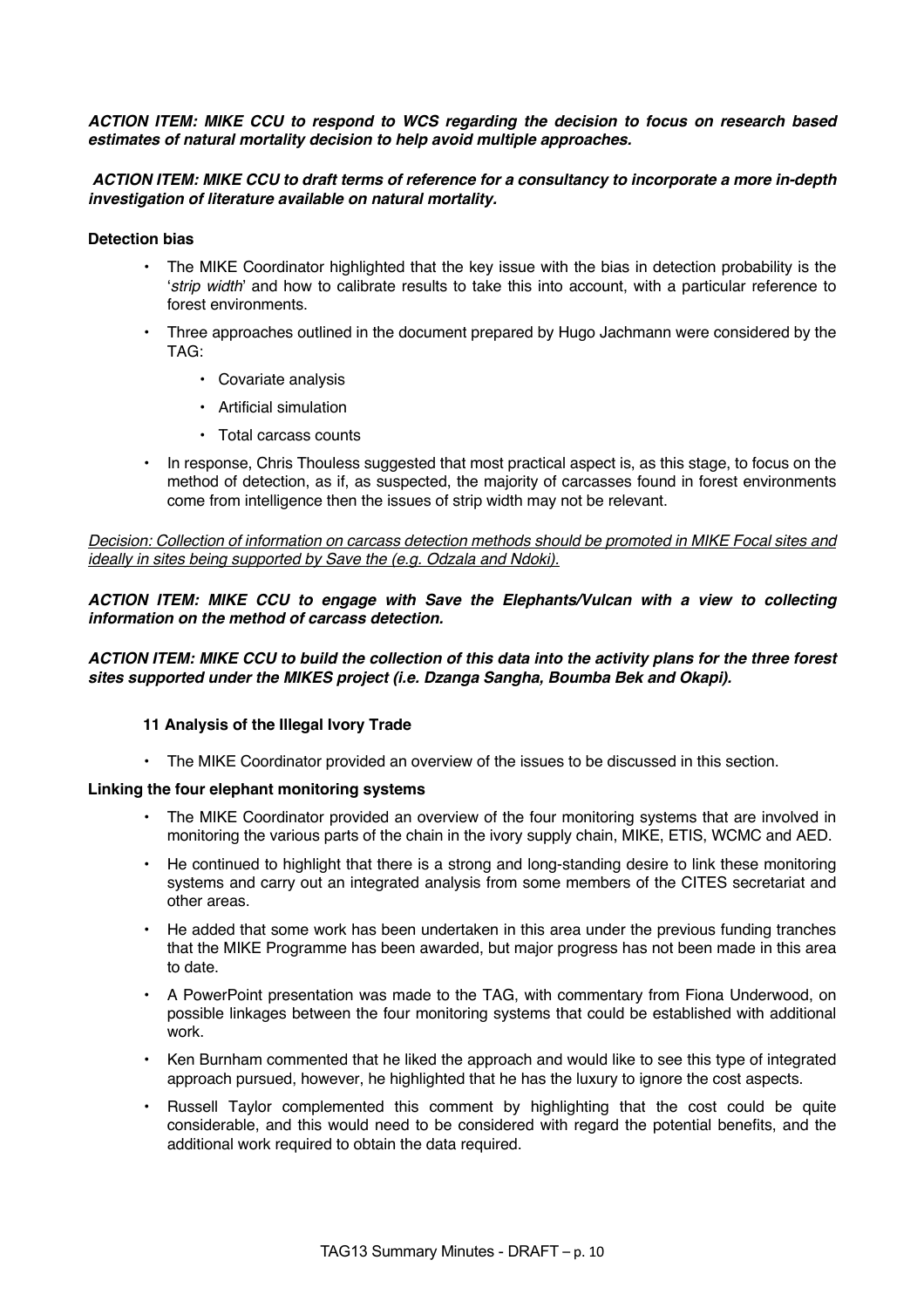- Chris Thouless suggested that the approach was over optimistic with regard the quality of the data available, and that there are major differences of opinion on even the most basic data, such as the population trends of savannah elephants.
- Holly Dublin highlighted that while the approach has merit, she agreed with Chris Thouless, that the data relied upon has some serious issues. She questioned if there is a more simplified approach before a full exploration of the model.
- Holly Dublin continued that there has been an increasing degree of integration between MIKE, ETIS, and AED as the various programmes have moved forwards and wonders if the value added of this approach would justify the additional cost.
- Russell Taylor referred back to the discussion on PIKE, and that fundamental issues remain with the basic measures and that these should be addressed before more elaborate analyses were undertaken.
- Chris Thouless suggested that perhaps a simpler level of integration, for example between MIKE and ETIS, could be used to predict the level of ivory flows that would be expected in different areas.
- Holly Dublin agreed with the above concerns, and backed up the suggestion that a simplified slimed down version of the full analysis proposed in the paper could be pursued as a first step.
- The ETIS Director added that with the increased use of DNA data ETIS is able to to get a better understanding of the flows of ivory, which gives the scope for a more spatial and quantitative assessment of the supply chain.
- The MIKE Coordinator responded that even this relatively simple integration of monitoring systems could prove problematic as ETIS currently works at the national level, while MIKE works at the site level and this risks creating a mismatch.
- Chris Thouless reminded members that this is not a purely theoretical consideration, and could potentially inform the allocation of scare conservation resources, and that linking of the stages in the supply chain could be useful to managers.
- Holly Dublin agreed with this point this up by highlighting that careful consideration would be needed to given to identifying the aspects of the chain that would give most useful information managers.
- Leonard Mubalama highlighted that donors are more focused on protection rather than research, and national wildlife management agencies could be approached to get endorsement for more research orientated activities, such as the analyses proposed.

*Decision: The approach has potential, and key aspects could be investigated through links with universities and by targeting research funding.*

### *ACTION ITEM: MIKE Coordinator to get Dr Milner-Gulland's feedback on this idea and follow up regarding work focused on a less holistic model and a more spatially explicit approach.*

### **Use of DNA-based origin analyses**

- The MIKE Coordinator requested feedback from TAG members on potential additional benefits of DNA analysis for use in MIKE Programme analysis (as opposed to ETIS where value added is more clear).
- Chris Thouless questioned general understanding of analysis results, and questions level of engagement that has been achieved with the lead scientist and availability of data on accuracy.
- Holly Dublin pointed out that a sampling strategy would be helpful. Chris Thouless suggested that MIKE/ETIS could help Samuel Wasser with access to DNA samples in return for the him being more systematic in sampling.
- The MIKE Coordinator questioned whether the aspect of DNA sampling should be built into the mandate, potentially during the revision of resolution 10:10 at COP17. Holly Dublin agreed that this would be important.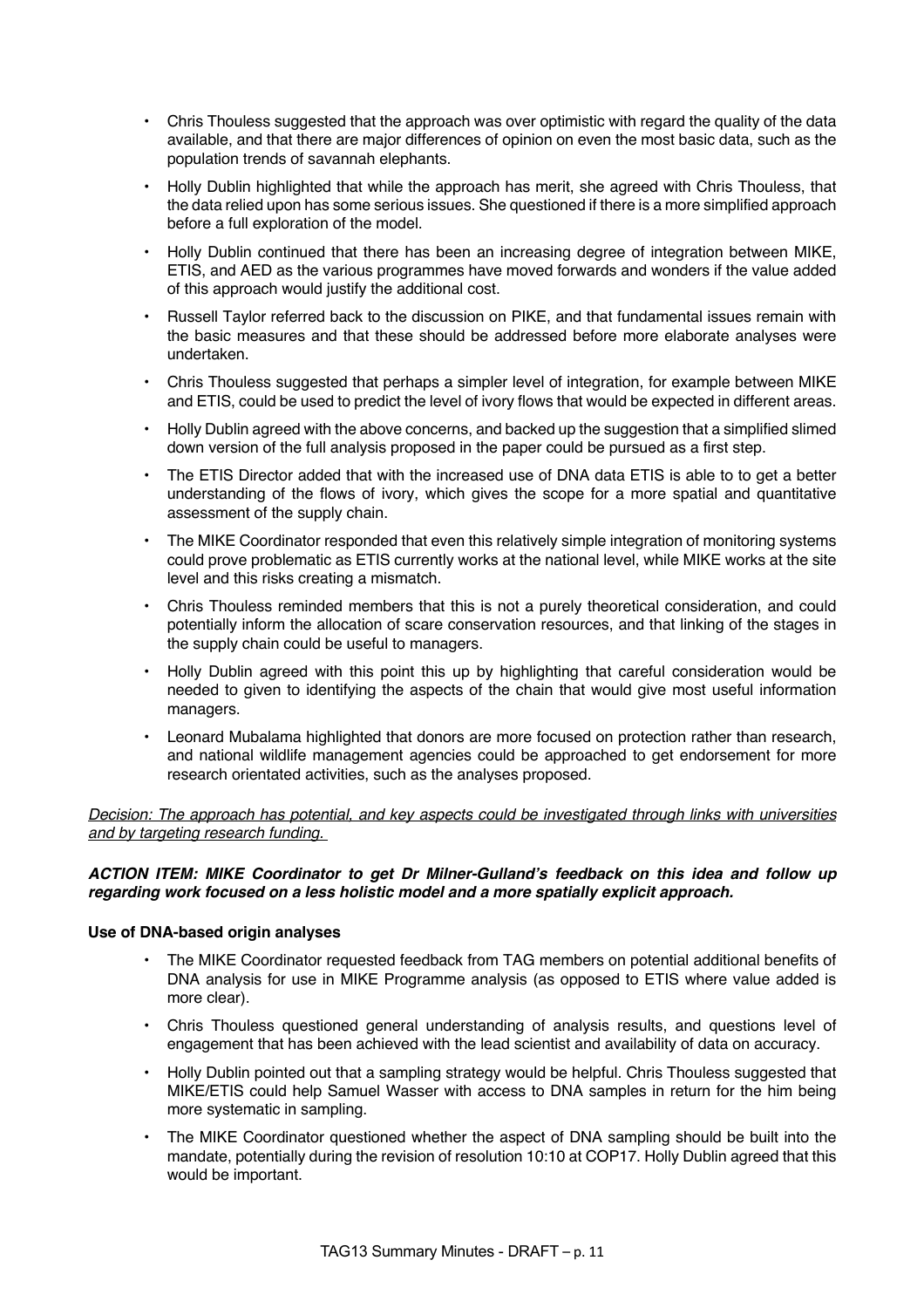- The ETIS Director suggested that in order to help encourage submission of DNA data from large seizures a summary table be provided in the ETIS report to COP17, but that nevertheless a more formal mechanism is needed.
- Chris Thouless summarised the challenges faced by the Samuel Wasser, which are focused on access to the samples, and not on funding. There was a strong request for assistance in access.
- Russell Taylor questioned what will happen when the new DNA analysis laboratory is established in Africa, and whether more countries may be happy to release data to a regional centre.
- The MIKE Coordinator highlighted that sampling is expensive and complicated and therefore if CITES mandate is strengthened by a compliance mechanism this could result in under reporting of seizures.
- Li Zhang highlighted that major issue is that the current Samuel Wasser has refused to open up the data to other laboratories and enable the work to be carried out in other laboratories.
- The MIKE Coordinator highlighted that he has released some sequences, but the reference library has not been made available to other laboratories. Holly Dublin suggested that any mandate should therefore focus on release of reference data.

# *Decision: TAG recommends that the reference library data on all elephant ivory DNA should be made public to enable regional centres to carry out analysis*

### *ACTION ITEM: MIKE/ETIS to propose suggested revisions in order to provide a mandate for accredited laboratories to carry out DNA and isotope analysis.*

# *ACTION ITEM: MIKE/ETIS to include in this revision a formalisation of the reporting requirements of laboratories carrying out DNA analysis to ETIS*

### *ACTION ITEM: MIKE/ETIS to include a section in reports to COP on the value of the information that can be obtained from the analysis of seized ivory.*

### **Systematic collection of ivory price information**

- The ETIS Director provided a summary of the collaboration with the World Bank on that was attempting to understand the economics of the ivory trade. He highlighted one key issue is that prices are often poorly justified and not linked to a stage in the supply chain.
- He highlighted that to help address this TRAFFIC has collected over 4000 price observations on raw ivory and over 16000 observations on worked ivory, all linked to a stage in the supply chain and a date.
- The ETIS Director continued to provide an overview of the results of this work between the period 1970 - 2015. Showing steep price increases until late 1980s, and then again from mid 90s to present day.
- The MIKE Coordinator highlighted that this is being brought to the TAG to assess the potential of whether the price variable should be considered as part of MIKE/ETIS analysis, and if price data collection should be mandated.
- The MIKE Coordinator suggested that this could be linked to the TRAFFIC market monitoring protocol, and that this would imply that any organisation following the mandate should be able to collect the information and make it available.
- Leonard Mubalama backed up the request that such information be available to the MIKE and ETIS Programmes by highlighting that it could be useful to link price data and the level of illegal killing.

*Decision: The TAG agreed that this is an important and missing area of information that could potentially be used to enhance both MIKE and especially ETIS analysis, and that the collection of such data should ideally be mandated.*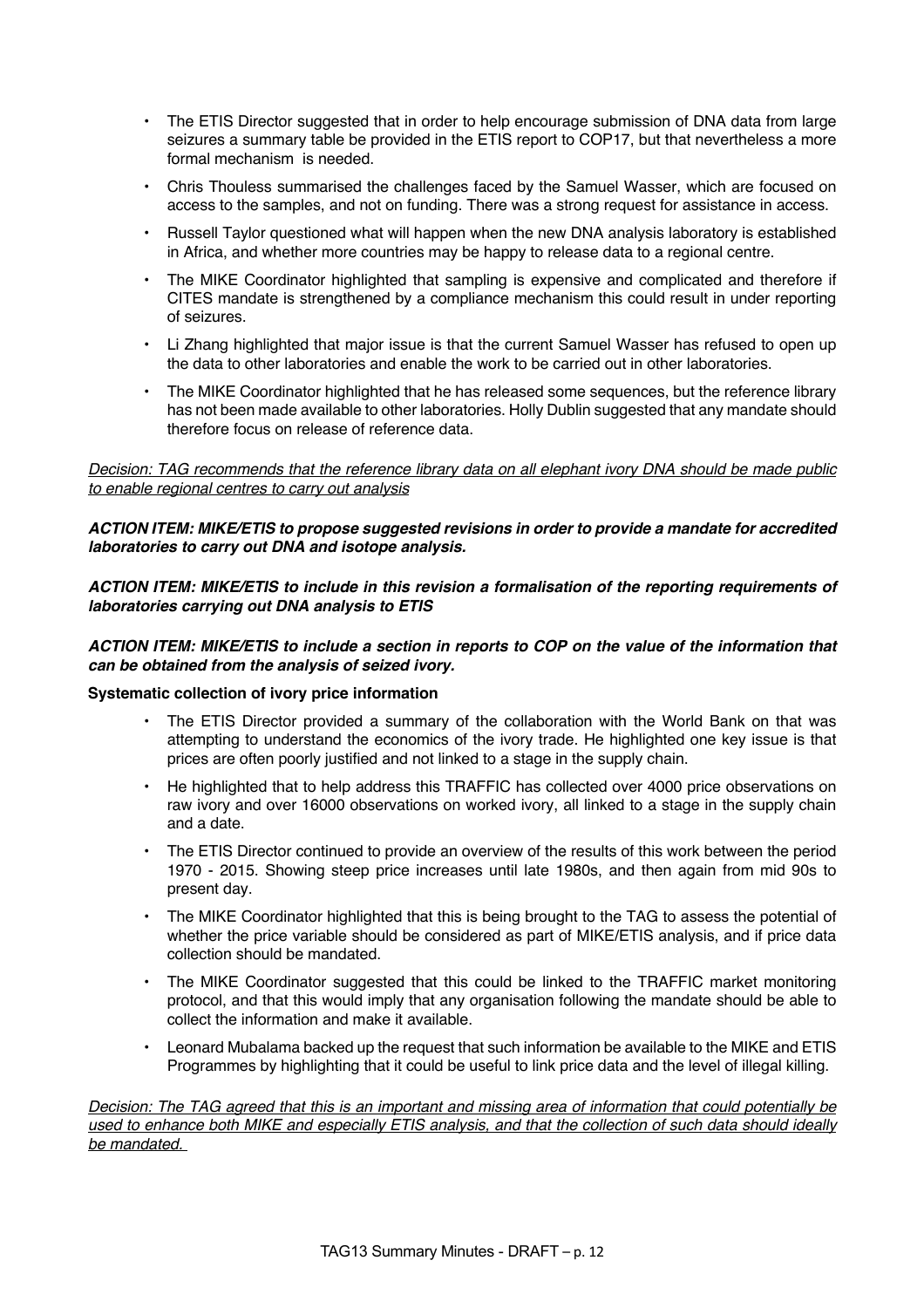*Decision: The Members also agreed that if other organisations are involved in collection, data management should be embedded with ETIS as a subsidiary database in order to give parties confidence in the use of information.*

### *ACTION ITEM: ETIS to include analysis of ivory price data in report to COP17 in order to begin demonstrating value of such information to the Parties. No mandate will be sought at the moment.*

### **Stockpile information and management**

• The ETIS Director suggested that CITES Parties could be required to submit information on stockpiles, and potentially be subject to audits, and that this could form another subsidiary data base that ETIS manages.

### *ACTION ITEM: ETIS to include data on stockpiles in report to COP17. MIKE will be involved in the drafting of the text. No mandate will be sought at the moment.*

### **3.5 Process and operational issues**

### **12 MIKE Monitoring Tools**

### **Law enforcement benchmark assessment**

#### *Comments on assessment*

- The MIKE Coordinator provided an overview of the main elements of the MIKE monitoring tools, and began the discussion with an overview on the background and use of the law enforcement benchmarks.
- The MIKE Coordinator summarised that around 44 sites have completed the assessment, and while it may not be useful for analysis, it serves to focus sites on where support is needed and MIKE can focus support.
- Russell Taylor commented that the benchmark assessment is a good approach, and that is serves to remind the site managers of where the needs are, and where additional attention is needed.
- Chris Thouless commented that with regard the law enforcement criteria, the issue of informant networks has been overlooked, and that this should be included in the assessment
- Russell Talor commented that we should refer to '*wildlife intelligence*' and not simply '*intelligence*' as this can become confused with national security and increase reluctance to provide information.
- Holly Dublin suggested that a summary of all the law enforcement benchmarks on the front page would serve as a useful reference when completing or reviewing the assessment.

### *ACTION ITEM: MIKE to edit existing question to reflect the existence or not of paid informant networks (and/or voluntary informers), and clarify the focus is wildlife information only.*

### *ACTION ITEM: MIKE/ETIS to include summary of all the law enforcement pillars on the front page to provide a summary of the approach and the subjects that will be covered.*

#### *Review of results*

- Mrigesh Kshatriya provided an overview of the results that were returned from the benchmarks, first giving can overall view of the responses, and then with the results spatially distributed on a map.
- It was noted that some of the analysis results did not match the TAG members' knowledge of individual sites; however, the results from the majority of sites were generally agreed to be accurate.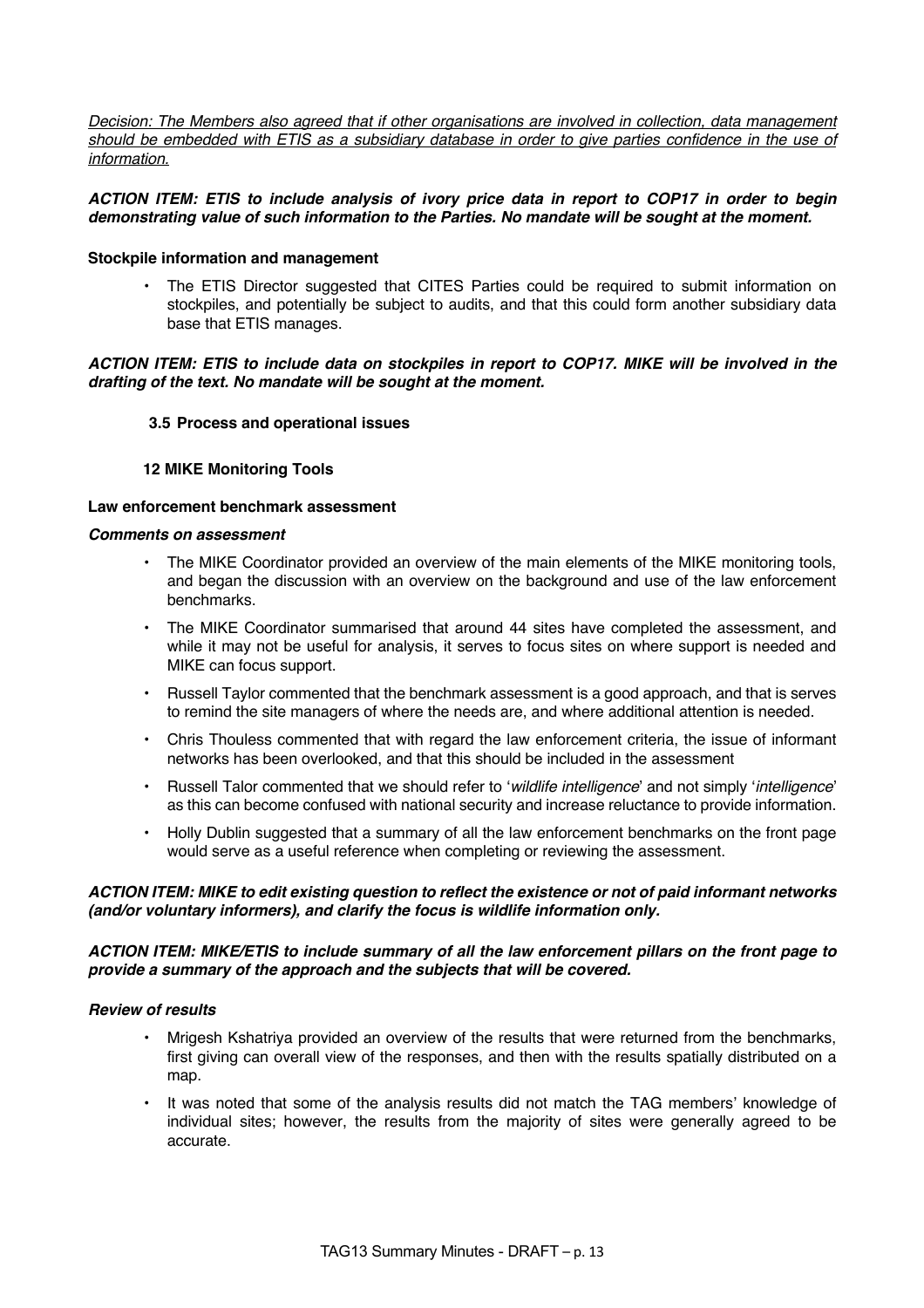- Holly Dublin suggested that it may be useful to try different methods of presentation depending on targeted audience, and select most appropriate, and also to bear in mind implications of the colour selected to represent each pillar.
- The general consensus was that some of the overall results do give some cause for concern as, for example, the Central African region seems to have scored highest overall, but this is unlikely to be the case.
- Chris Thouless pointed out another possible complication in that capacity does not go as far in forested areas, due to restricted visibility and reduced effective coverage compared to savannah areas.
- Mrigesh Kshatriya then gave an introduction and overview of the principle component analysis that have been carried out looking at the relationship between questions and PIKE levels.
- Members commented that ground truthing of the results will be essential to verify the results, and improve the general level of confidence in the results. The SSO's added that this will be a key part of their work in the future.
- Chris Thouless clarified that summaries of the information provided could be very useful for targeting donor support. The MIKE Coordinator cautioned that the results can be shared with the TAG but should not be disseminated further.
- The MIKE Coordinator then suggested that partners at particular sites could also be engaged to assist with the verification of the information provided. Russell Taylor agreed with this point, and highlighted that this approach will need '*champions*' to role out.

# **Law enforcement metrics and MIKE Workbook**

- The MIKE Coordinator provided a brief summary of the history that has led to the recognition that some element of law enforcement metrics would provide an added degree of rigor to MIKE Programme analysis.
- The MIKE Coordinator then continued to provide a brief summary of the recommendations made by Hugo Jachmann with regard metrics that could be implemented, and pointed out that elements of this approach had been piloted in Queen Elizabeth National Park.
- He also clarified that the MIKE Programme is not concerned with the particular data collection system being used at a site, only that it is appropriate, and meets the needs of area management, and ideally MIKE data requirements too.
- He continued that this position led to the development of the MIKE Workbook, which in its most recent iteration, has developed from a record of elephant carcasses to include other aspects of law enforcement and summaries.
- Russell Taylor commented that he really liked the incremental approach moving up in data collection system sophistication as capacity developed. He underscored that no system should be imposed, and the tool much fit the needs of the site.
- Holly Dublin questioned how to integrate the implementation of the MIKE Workbook with the implementation of SMART, and highlighted the need to inform the SMART partnership to bring them on side with the MIKE Workbook.
- Holly Dublin also raised the issue that wider awareness of the MIKE Programme's concerns with regard SMART may be lacking, and that donor's may be surprised and concerned if this is not discussed with them at an appropriate time.
- Chris Thouless highlighted that the SMART partnership may concerned about the MIKE Workbook, and see it as a threat, and that further engagement with the partnership maybe needed to ensure that this does not happen.
- He continued that this may be compounded by the recent development of the Vulcan system, which is intended to provide real time information to management. Currently purely the system is purely tactical, but strategic aspects may develop.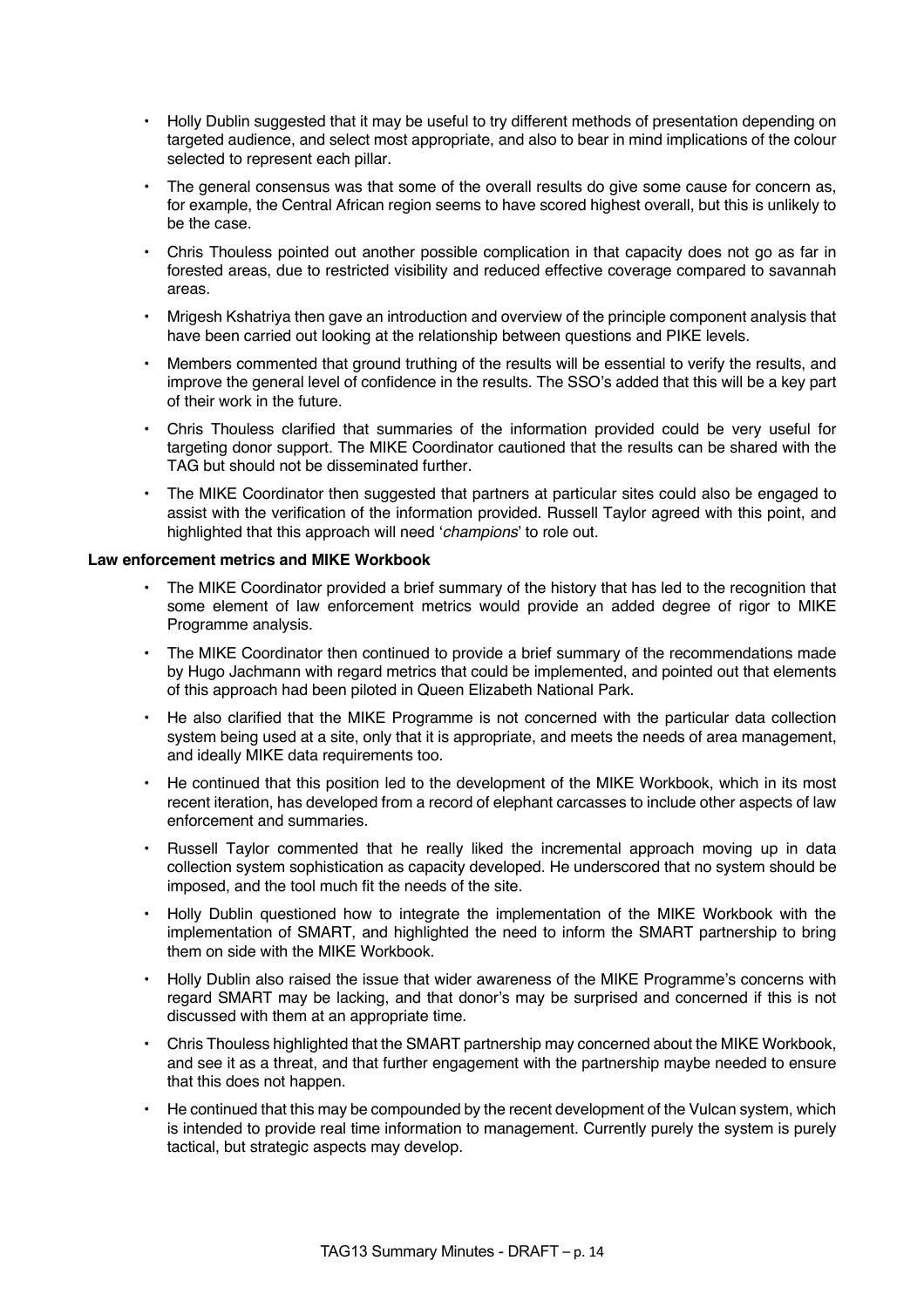- Tapera Chimuti explained that to date the MIKE Programme has not had any report generated by SMART, and that he feels that the Workbook will be broadly accepted by many sites.
- Martha Bechem highlighted that in Central and West Africa they are used to computer based systems, and reverting the Workbook maybe problematic, and that there has been some good up take of SMART, but with limited overall success.
- The MIKE Coordinator concluded the discussion by re-emphasizing the point that there is no need to push the MIKE workbook, and that the most appropriate system should be used for the site in question.

# *ACTION ITEM: MIKE Programme will continue with the development of the MIKE Programme Workbook, and investigate options for the integration of the Workbook with SMART*

### *ACTION ITEM: MIKE CCU to engagement SMART Partnership and communicate directly with members to up date them regarding the role out of the MIKE Workbook.*

### *ACTION ITEM: MIKE CCU to include concerns and issues with SMART in the MIKE Programme report to the COP17, so that there is broad awareness of the MIKE Programme stance.*

### **MIKE sites ranger based monitoring assessment**

- The MIKE Coordinator provided an overview of the ranger based monitoring assessment that is completed by the SSOs, and gave a brief overview of the results that have been generated to date.
- Holly Dublin commented that the limitation of three categories of response are a concern as the default is that responders are tempted to simply opt for the middle option, and that this appears to be the case from a preliminary overview of the results.

### *ACTION ITEM: MIKE CCU to review the ranger based monitoring assessment with a view to elaborating the responses to include four categories to avoid biased responses*

### *ACTION ITEM: MIKE CCU to include an additional question on the debriefing of patrol staff upon return from patrol into the SSO ranger based monitoring assessment form*

### **Site Data Quality Assessment**

- The MIKE Coordinator provided a brief overview of the MIKE site data quality assessment, its key features and purpose, and an short overview of the results presented at the end of the document under consideration.
- The MIKE Coordinator pointed out that a more qualitative assessment was considered but was rejected as the time involved to complete the assessment would increase significantly, and for the purposes defined this approach was most suitable.
- Leonard Mubalama raised the question of whether it was possible to identify the means of carcass detection. The MIKE Coordinator responded that this information is now being collected and has been included in the MIKE Workbook.
- Russell Taylor questioned whether the results described the site coverage or just that they had answered the question. The MIKE Coordinator confirmed this was just that they had answered the question, and that the workbook would address this issue of site coverage.
- Holly Dublin highlighted that at some point in time it will be necessary to assess whether the level of data quality could be maintained without the MIKE Programme site support, especially with regard project evaluations.
- Holly Dublin continued that summaries of the results should be included in reports as they can help demonstrate that data quality is improving, and at what levels and which sites.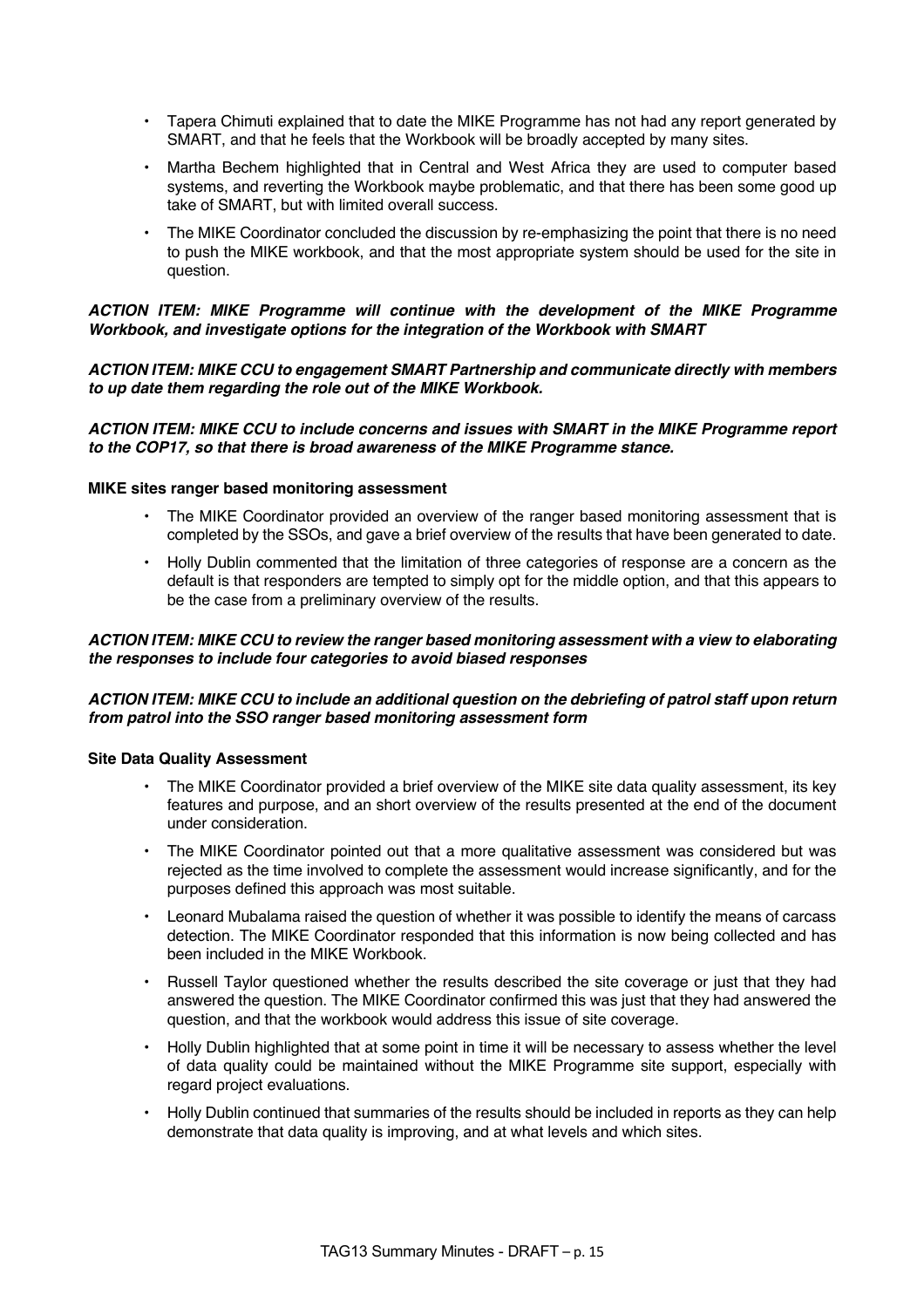• Russell Taylor highlighted that alongside MIKE support some measure of government support is also needed. The MIKE Coordinator agreed, but pointed out that it has proved very difficult to obtain this information.

# **13 MIKE Monitoring Guidelines and Protocols**

- Dave Henson provided a brief overview of the latest guidelines and protocols, and highlighted the key features and purpose of the document (such as summary tables, sample data collection sheet etc.)
- Holly Dublin questioned whether more details were required on the type of weapon used, however, The MIKE Coordinator responded that in most cases in the past such detailed information has not been provided by field staff.
- Russell Taylor questioned how accessible the document is. Tapera Chimuti responded by outlining the dissemination process, and that person to person discussions are needed to enhance understanding at the site level.
- Chris Thouless highlighted that the carcass form does not mention anything about presumptions, particularly with regard the management killing of injured animals, and that this risks distorting PIKE.
- Leonard Mubalama questioned why patrol grid coverage is only '*desirable*' and not '*required*' given its importance. The MIKE Coordinator responded that SMART does not have a simple way of generating this report, and it risks causing complications.

*Decision: The TAG confirmed that the MIKE Monitoring Guidelines and Protocols are a useful document and should be kept up to date with further developments.* 

# **14 Operation of MIKE in African and Asian Subregions**

### **East and Southern Africa**

- Tapera Chimuti explained that due to financial constraints the number of field visits have been limited over the last 12 months. However, this situation is now resolved, and visits are planned for the next quarter.
- He continued to explain that data submission to the MIKE Programme has generally been timely, however, both Kenya and Tanzania have caused some issues with the late submission of data.
- Tapera Chimuti continued that the same situation has applied with the regard the returns of the law enforcement benchmark data from Kenya and Tanzania, despite persistent follow up.
- The MIKE Coordinator added that this is not a new problem and that these two countries, especially Kenya, have continually submitted data after the deadline has passed in the preceding years, which has delayed analysis.
- Chris Thouless highlighted that for the Samburu MIKE site there may be significant complications with the submission of the law enforcement benchmark data due to multiple agencies involved in site management, and this may need some consideration.

*Decision: TAG members should use positions and access to help promote the importance of submitting data on time, particularly with regard Kenya where strong existing contacts already exist*.

*ACTION ITEM: Tapera Chimuti will email Chris Thouless outlining the issues with regard Kenya late submission of data and where assistance is required to help resolve the reoccurring issue*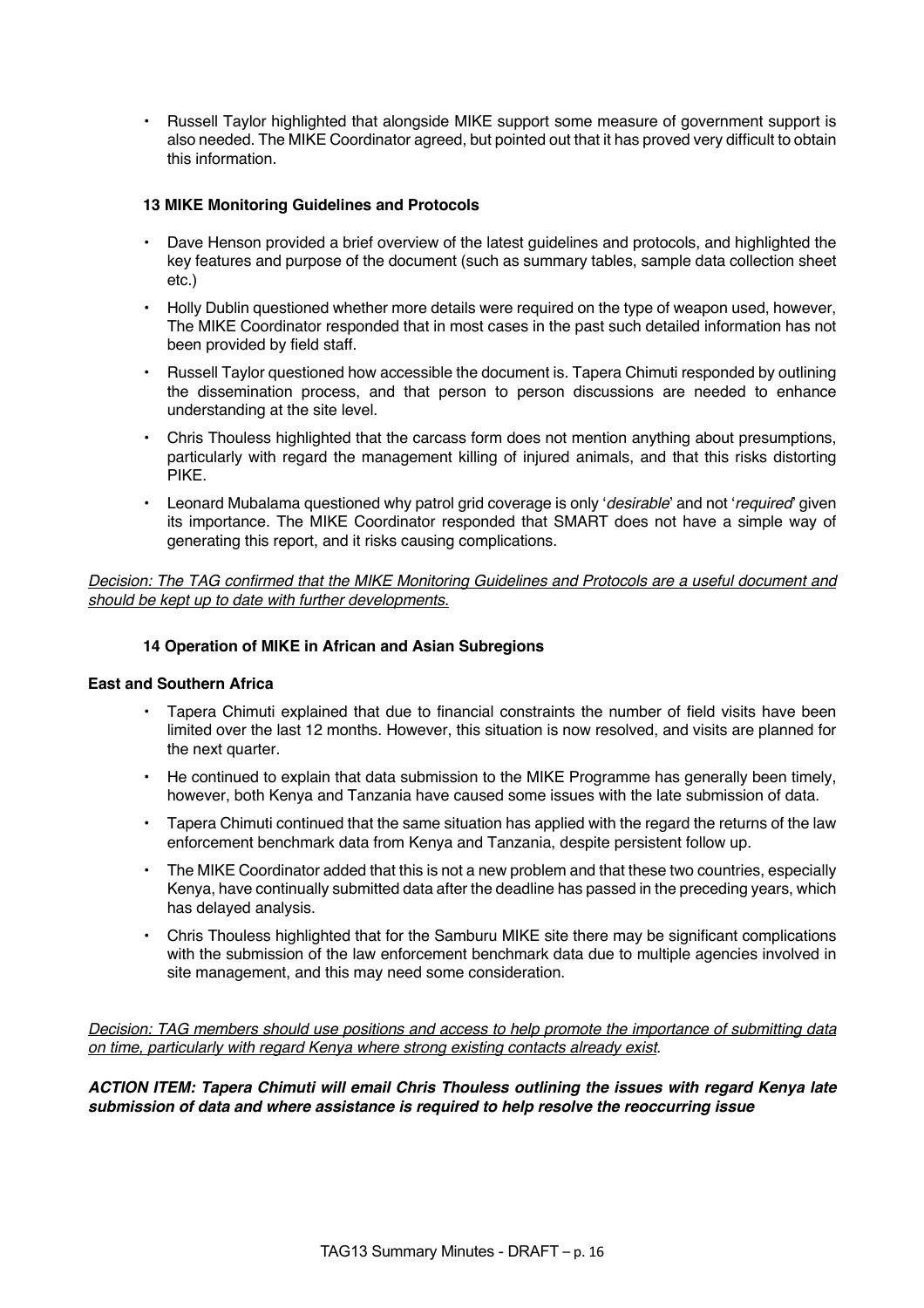### **Central and West Africa**

- Martha Bechem reported that there are 11 countries that have not reported this year in the Central and West African region. Countries of particular concern are Gabon and Liberia, as they have reported in the past.
- She further clarified that in Gabon this is due to the rotation of key personnel and the lack of a replacement. This includes both national and site level focal points, and that a visit is needed to address this situation.
- Liberia has not responded to requests for data, but does respond to other requests and queries. Chris Thouless suggested that contacts in FFI may be able to move data via the focal point to MIKE.
- One key issue in the region is the site in Cote d'Ivoire, where all elephants have been translocated, but is still currently classified as a MIKE site. Martha questioned if this is still appropriate.
- The MIKE Coordinator pointed out that to date such sites have been tolerated, and suggested that perhaps a process via the TAG or MIKE ETIS subgroup for removing MIKE sites may be appropriate, and could be taken up at a subsequent meeting.
- Martha Bechem highlighted that there are additional complications as the majority of sites in the region are not connected to the Internet, which creates problems with communications and follow up.
- Emanuel Hema questioned how committed the focal points are to providing data, and highlighted that key demographic knowledge of elephant populations in important areas is missing.
- The MIKE Coordinator agreed that these remain key issues and long term challenges, and are especially relevant with regard small elephant populations are concerned as is common in the vast majority of sites in West Africa.
- Martha Bechem responded that MIKE Programme focal points are nominated by the range States and the level of engagement really varies according to the individual, and is beyond the control of the MIKE Programme.
- The ETIS Director questioned whether the MIKE Programme was monitoring aggregated killings, which not only distort general PIKE levels, but also provide an indicator of scaled up poaching pressure.
- Julian responded that to date the full potential of the carcass information has not been capitalised on, and that with increased capacity in the CCU this could perhaps now begin to be addressed.
- Leonard Mubalama then returned to the number of seizures and issue of stockpiles, and particularly the lack of information on the destruction of ivory (i.e. The amount of ivory destroyed and number of elephants this relates to).
- The ETIS Director responded that ETIS has been advocating for an inventory and audit of each stockpile prior to destruction, and that this needs to be promoted. He also highlighted that stockpiles have only just entered into the resolution, and that further work is needed.
- Russell Taylor highlighted that ETIS has developed a standard for ivory stockpile management and hoped that this would be adopted by other organisations as the standard for their management.
- The ETIS Director responded that the best management will depend on the capacity and logistics of the country concerned, and that Stop Ivory have also developed techniques for collecting and storing information.
- Tom Millken recommended that ideally each year each country would carry out an audit of the amount and location of ivory, which could then also be used to estimate the number of elephants killed.

*Decision: CITES guidelines on stockpile management and destruction events should be developed, or reviewed/updated as appropriate. These could be based on old guidelines - if they exist.*